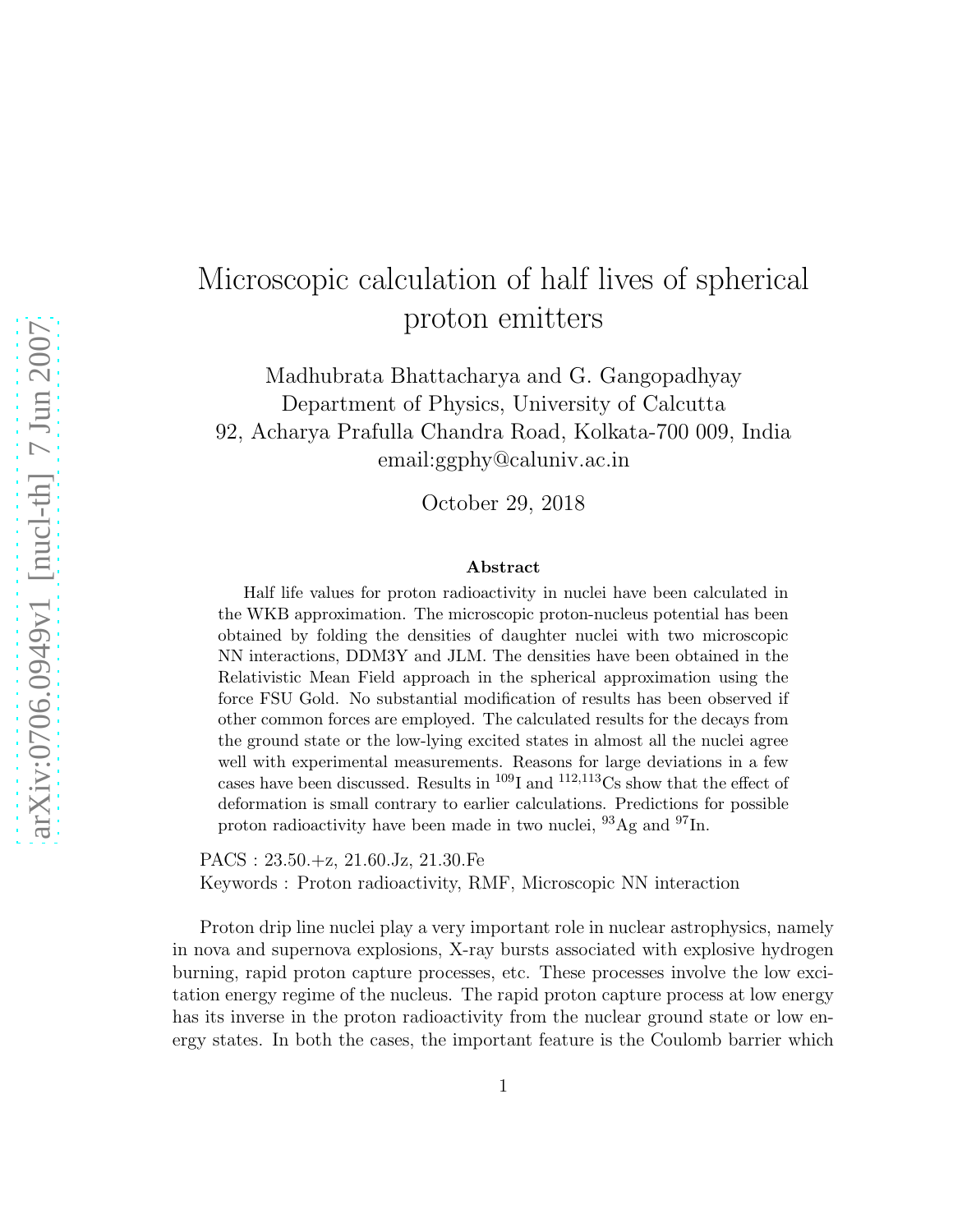has to be overcome by the proton through tunneling. It is thus very important to study the proton radioactivity process.

Although the first example of proton radioactivity from nuclei was observed in an isomeric state of <sup>53</sup>Co in 1970, the next decay was observed only a decade later in <sup>151</sup>Lu. Since then, with the improvement in experimental facilities, examples of proton radioactivity from ground states or low lying isomeric states has been found in a number of nuclei, all between  $Z = 51$  and  $Z = 83[1, 2]$  $Z = 83[1, 2]$  $Z = 83[1, 2]$ .

Theoretical calculations have been employed to explain the observed lifetimes of proton radioactivity. Most of the investigations employ the picture of a point proton tunneling through a potential barrier and calculate the half life in the WKB approximation. The potential that has been predominantly used is the Woods-Saxon form added to the Coulomb potential  $[3, 4, 5]$  $[3, 4, 5]$  $[3, 4, 5]$ . Recently Basu *et al.* have constructed the proton-nucleus nuclear potential in the single folding model and used it to calculate the decay probability in observed spherical proton emitters[\[6\]](#page-6-5). However, in all these calculations, the density of the daughter nucleus is taken from phenomenological models. Replacement of this density by one obtained from some mean field calculation may be expected to reproduce the results more accurately.

Relativistic Mean Field (RMF) approach is now a standard tool in low energy nuclear structure. It has been able to explain different features of stable and exotic nuclei like ground state binding energy, deformation, radius, excited states, spinorbit splitting, neutron halo, etc[\[7\]](#page-7-0). It is well known that in nuclei far away from the stability valley, the single particle level structure undergoes certain changes in which the spin-orbit splitting plays an important role. Being based on the Dirac Lagrangian density, RMF is particularly suited to investigate these nuclei because it naturally incorporates the spin degrees of freedom. Relativistic Hartree Bogoliubov (RHB) calculations have been used to predict the proton drip line in medium-heavy to superheavy nuclei with considerable success[\[8\]](#page-7-1).

There exist different variations of the Lagrangian density as well as a number of different parameterizations. Recently, a new Lagrangian density has been proposed[\[9\]](#page-7-2) which involves self-coupling of the vector-isoscalar meson as well as coupling between the vector-isoscalar meson and the vector-isovector meson. The corresponding parameter set is called FSU Gold[\[9\]](#page-7-2). In this work, we have employed mainly this force for our calculation, though we have also checked our calculations using the forces NL3[\[10\]](#page-7-3) and NLSH[\[11\]](#page-7-4) in some cases.

In the conventional RMF+BCS approach for even-even nuclei, the Euler-Lagrange equations are solved under the assumptions of classical meson fields, time reversal symmetry, no-sea contribution, etc. Pairing is introduced under the BCS approximation. Since accuracy of the nuclear density is very important in our calculation,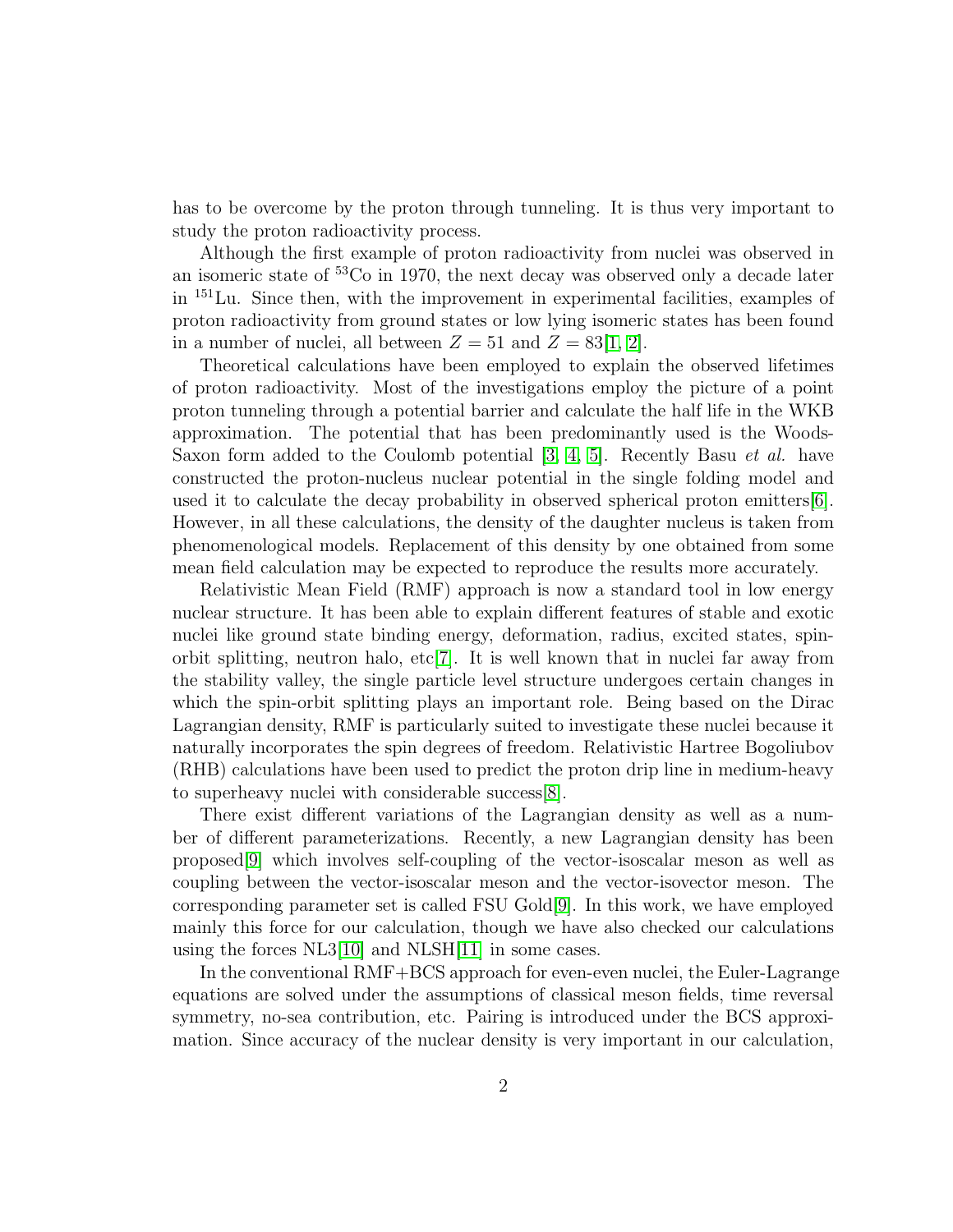we have solved the equations in co-ordinate space. The strength of the zero range pairing force is taken as 300 MeV-fm for both protons and neutrons. These values have been chosen to represent a good fit for the binding energy values in the daughter nuclei. For odd number of nucleons, the tagging approximation has been used to specify the level occupied by the last odd nucleon of either type. We have observed that moderate variations of the pairing strength do not influence the life time to any great extent.

The effective NN interactions density dependent M3Y (DDM3Y)[\[12,](#page-7-5) [13\]](#page-7-6) and that of Jeukenne, Lejeune and Mahaux (JLM)[\[15\]](#page-7-7) have been used to construct the proton nucleus potential. Both these interactions have been derived from nuclear matter calculation and have been applied in finite nuclei with success.

The DDM3Y interaction  $[12, 13]$  $[12, 13]$  is obtained from a finite range energy independent M3Y interaction by adding a zero range energy dependent pseudopotential and introducing a density dependent factor. The density dependence may be chosen as exponential[\[12\]](#page-7-5) or be of the more physical form  $C(1-\beta \rho^{2/3})$ [\[13\]](#page-7-6). The constants were obtained from nuclear matter calculation [\[14\]](#page-7-8) as  $C = 2.07$  and  $\beta = 1.624$  fm<sup>2</sup>. We have used this form in our calculation with the above parameters. This interaction has been employed widely in the study of nucleon nucleus as well as nucleus nucleus scattering, calculation of proton radioactivity, etc.

The JLM potential[\[15\]](#page-7-7) has been applied to finite nuclei in the Local Density Approximation. Finite range of the interaction has been incorporated by including a Gaussian form factor[\[16\]](#page-7-9). We have already applied the JLM potential to obtain the semimicroscopic optical model potential and to study elastic scattering in lighter nuclei with success<sup>[\[17\]](#page-7-10)</sup>. Here we have used global parameters for the interaction and the default normalizations from Bauge  $et al.[16]$  $et al.[16]$ . We have not come across any earlier work which uses the JLM interaction to calculate decay probabilities.

The microscopic nuclear potential has been obtained by folding the DDM3Y or JLM interactions with the microscopic densities obtained in the RMF calculation. The Coulomb potential has been similarly obtained by folding the Coulomb interaction with the microscopic proton density. The total potential consists of the nuclear part, the Coulomb potential as well as the centrifugal potential. We have not included the contribution of isovector component of the folded potential i.e. the Lane potential. However, we expect its effect to be small. In the case of JLM interaction, we choose only the real part of the potential. The half life of the parent nucleus has been obtained from the probability of barrier penetration in the WKB approximation. The assault frequency is obtained from the zero-point vibration energy that, in turn, has been calculated from the Q-values following the prescription of Poenaru *et al.*[\[18\]](#page-7-11) for cluster radioactivity extended for protons. The details of the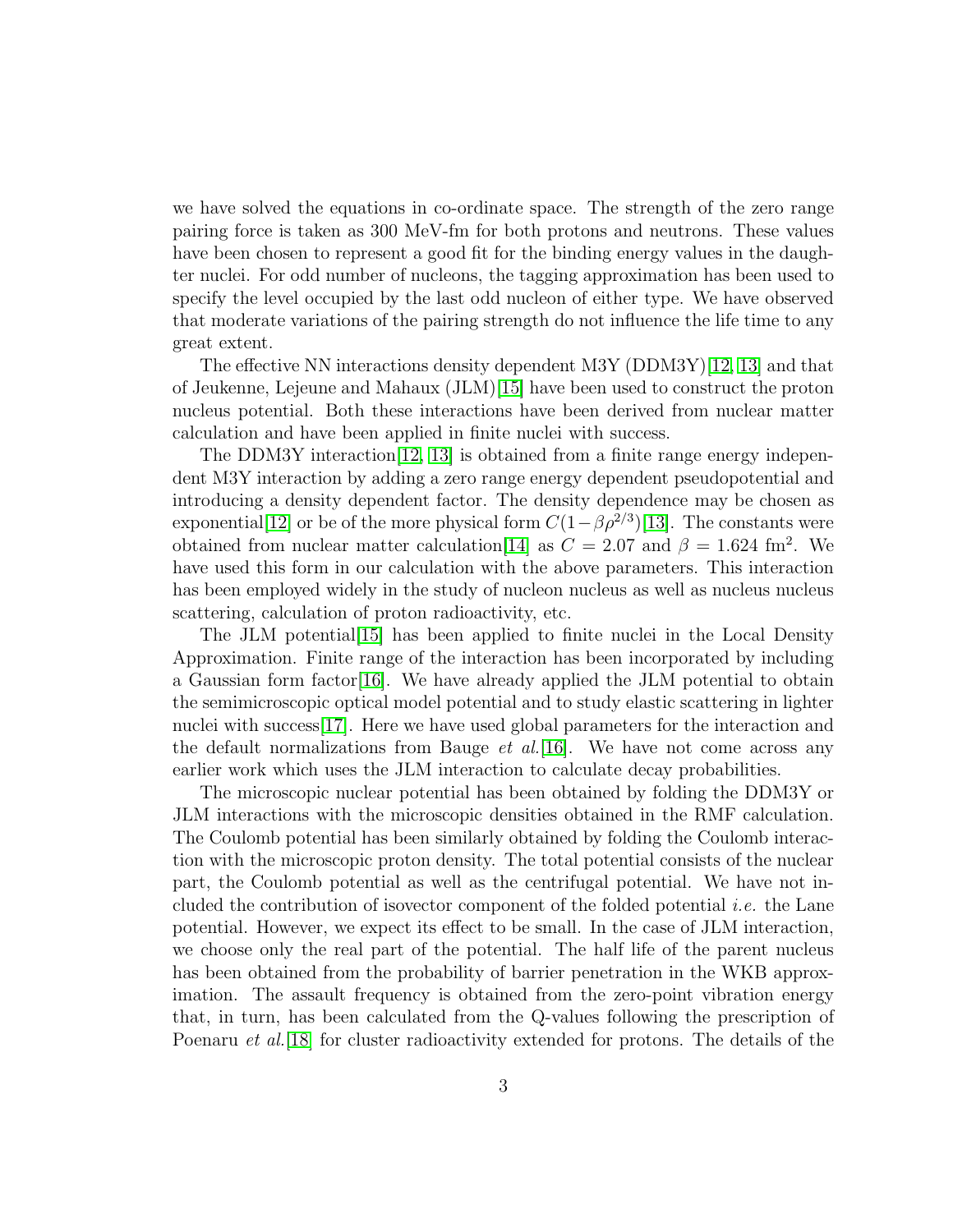calculations can be obtained from other references, eg. [\[6\]](#page-6-5) and are not detailed here. Unlike some other works, we have not multiplied the proton nucleus potential by any normalization factor and have used the values that were obtained from nuclear matter calculations.

The calculated binding energy values of the daughter nuclei for the decays studied are compared with experimental or estimated values in Table [1.](#page-8-0) One can see that the results are reasonably good. In the bottom part of the table, the binding energy values are presented for a few other nuclei which are not known to be associated with proton radioactivity experimentally. We will discuss their significance later.

The results for the proton radioactivity half life calculation, in nuclei where such decay has been observed from low energy states, are tabulated in Table [2](#page-9-0) for odd mass parents and Table [3](#page-10-0) for odd-odd ones along with the experimental values and their errors. For comparison, we have also presented the results for the DDM3Y interaction of Basu et al. [\[6\]](#page-6-5), who have used a simple phenomenological distribution for the densities. The experimental values are obtained from the compilation[\[2\]](#page-6-1) by Sonzogni. We have also presented the uncertainties in the calculated half life values for the errors in the measured Q-values within parentheses. In a few nuclei, the results for Ref. [\[6\]](#page-6-5) were obtained using slightly different experimental Q-values as indicated in the tables. More recent Q-values from [\[2\]](#page-6-1) are expected to modify their results slightly. We would like to emphasize that in most of these cases, our results compare favourably with that of [\[6\]](#page-6-5).

We note that the result for <sup>105</sup>Sb using the JLM interaction is substantially different from that using DDM3Y interaction. This is possibly due to the very low Q-value of the decay. In all other cases, where the Q-values are much larger, close to or greater than 1 MeV, the results for the two interactions are very close to each other as well as to those of [\[6\]](#page-6-5). It signifies that while in this energy range, the behaviours of DDM3Y and JLM are similar, at very low energy, they may be different. We also note that a recent work<sup>[\[20\]](#page-7-12)</sup> failed to observe any proton radioactivity in <sup>105</sup>Sb. Thus it is not possible to comment on the relative merits of the two interactions.

One can see that the results are also in very good agreement with experimental values in most of the cases. In a number of decays, the results do not match so well, eg. in  $147$ Tm,  $150$ Lu or  $156$ Ta and more prominently in  $185$ Bi and in the decay from the excited state of <sup>177</sup>Tl, the last two results being off by an order of magnitude.

In the case of <sup>177</sup>Tl, the half life of the decay from the ground state is reproduced very well. We have assumed that all the parent states have one quasi-proton configuration. The excited state involved in the proton radioactivity in this nucleus is situated 0.8 MeV above the ground state. At this energy the state may have substantial contribution from three quasi-proton configurations thus hindering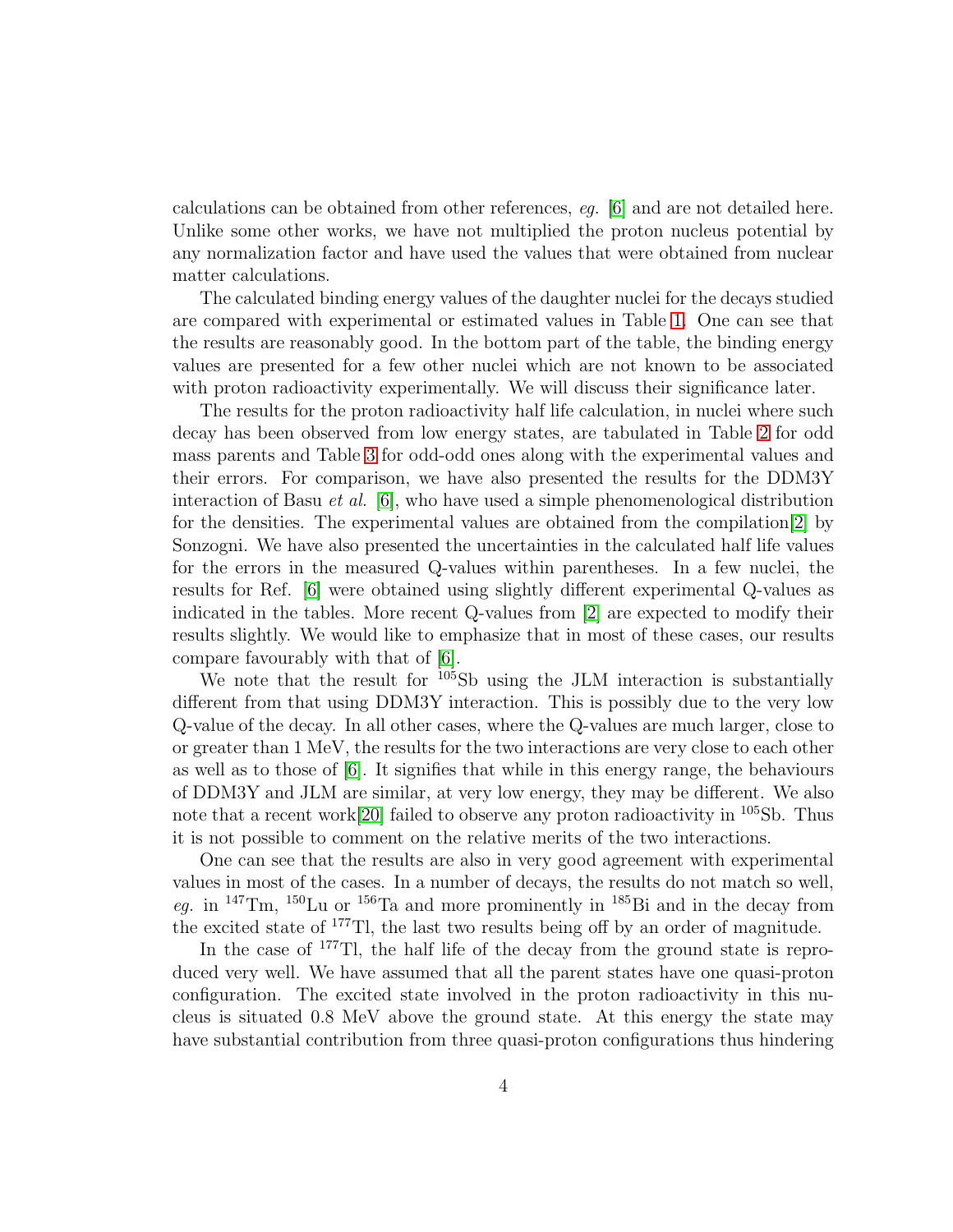the decay. Such contributions may also play a role in some other cases where the agreement is poorer.

The hindrance in  $^{185}$ Bi may also be explained easily. Davids *et al.* [\[21\]](#page-7-13) observed proton radioactivity in  $^{185}$ Bi from  $1/2^+$  state of the parent to the ground state of the daughter. The parent state is expected to have the configuration  $\pi (h_{9/2})^2 (s_{1/2})^{-1}$ configuration and yet it decays to the ground state of <sup>184</sup>Pb. Thus this decay is more complicated and Davids *et al.* suggested that it takes place through the small  $2p-2h$  admixture in the ground state of the daughter[\[21\]](#page-7-13). The calculated admixture fraction of the 2p − 2h state to the ground state comes out to be  $\sim$  0.08. This value is consistent with calculation in <sup>186,188</sup>Pb[\[22\]](#page-7-14) which gives values  $\leq 0.09$ . The 2p – 2h  $0^+$  state in the daughter  $^{184}$ Pb is estimated at 0.6 MeV from systematics. Using this value, the half life for the decay to the ground state has been calculated. The branching ratio for the decay to this state is found out to be very small, of the order of 10<sup>−</sup><sup>5</sup> only. So the decay to the ground state is expected to dominate.

Systematics of light Bi isotopes indicate that the lowest state is the one quasiproton state  $9/2^-$ . Davids *et al.* also assumed that the observed  $1/2^+$  state involved in the proton radioactivity is an excited state. However as no proton or alpha radioactivity was observed which involves the  $9/2^-$  state, it has been concluded that the  $1/2^+$  state is the ground state[\[2\]](#page-6-1). It is possible to predict the half life of the decay from the above mentioned  $9/2^-$  state to the ground state of <sup>184</sup>Pb assuming the Q-value of the decay to be the same as that for the decay from the  $1/2^+$  state. The half life of the decay (with  $l = 5$ ) comes out to be 26 ms. This value must be treated as the lower limit in case the  $9/2^-$  is the ground state.

We want to emphasize a very important result of our calculation. It has often been suggested that the half life values for proton radioactivity of  $^{109}$ I and  $^{112,113}$ Cs cannot be reproduced without the inclusion of deformation effects. It was pointed out that a deformation of the order of  $\beta \sim 0.05 - 0.15$  is essential to reproduce this data [\[23\]](#page-7-15). For example, Maglione *et al.*[\[5\]](#page-6-4) have pointed out that none of the single particle states have reproduced the observed half life value within an order of magnitude. The authors used the Woods Saxon potential to obtain the single particle states. They observed that a deformation of  $\beta \sim 0.15$  is essential for reproduction of the experimental lifetime. However, our calculation reproduces the data for <sup>109</sup>I with considerable accuracy. In the deformed calculations, it is usually assumed that the deformation of the parent and the daughter nuclei are identical. The daughter in this particular case is <sup>108</sup>Te. Te nuclei are well known vibrational nuclei with very small deformation. One possibility may be that it is the deficiency of the Woods Saxon potential far away from the stability valley which is responsible for the failure of the calculations. We also stress that our results are nearly identical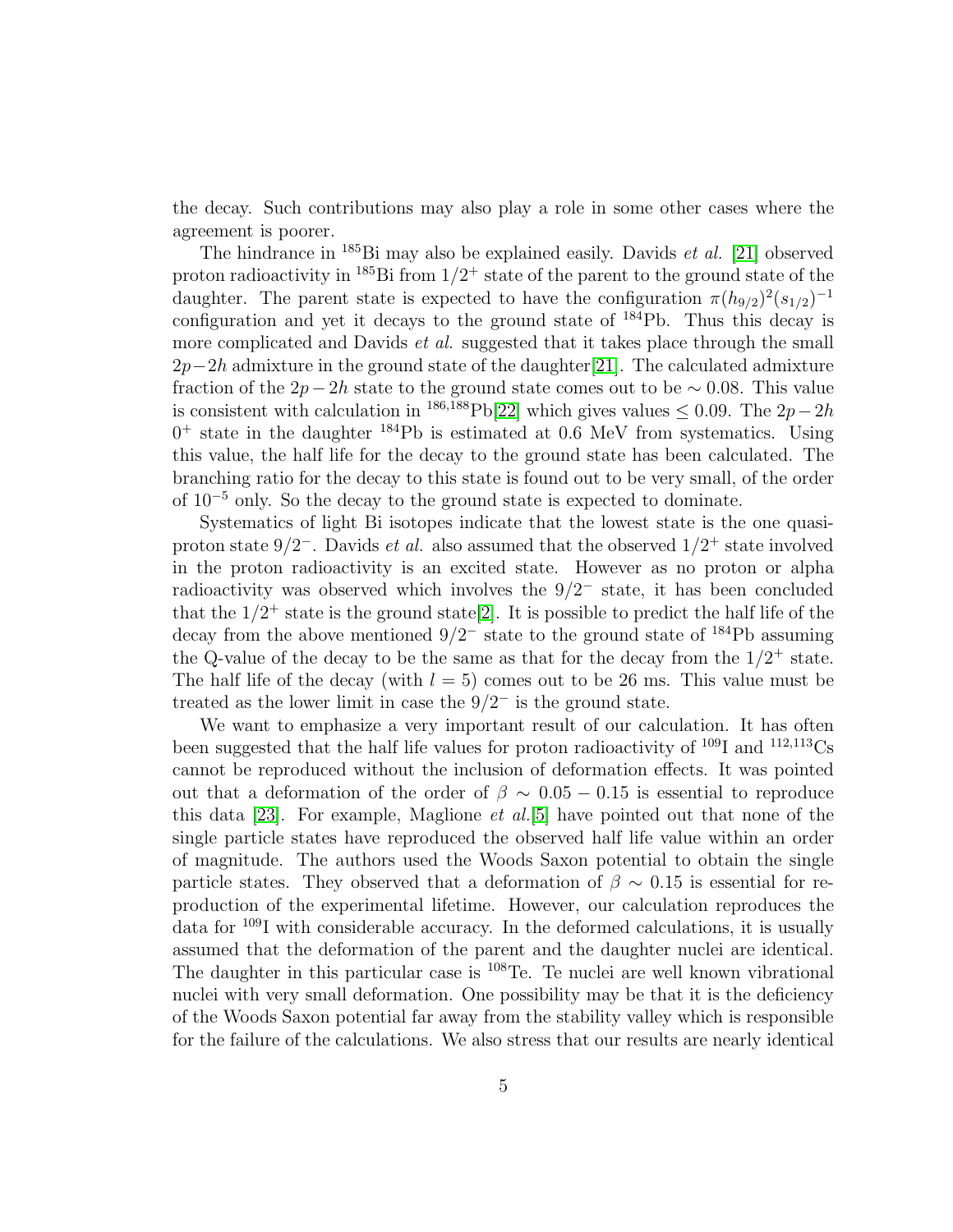for both the NN interactions. The results for <sup>113</sup>Cs and to some extent <sup>112</sup>Cs are not reproduced so well and this shortcoming may be an effect of deformation. However, in none of them do we have an order of magnitude disagreement between theory and experiment as obtained in [\[5\]](#page-6-4).

To verify that our results are not peculiar to the chosen Lagrangian density, we have recalculated the results of three nuclei near the beginning, middle and the end of the mass region studied using the densities NL3[\[10\]](#page-7-3) and NLSH [\[11\]](#page-7-4). All the calculations have used the DDM3Y interaction. We present the results in Table [4.](#page-10-1) We see that the results are very close to each other, *i.e.* they are independent of the force chosen. This is true even for <sup>113</sup>Cs. The uncertainties in half life values due to the errors in measured Q-values are identical with those of our calculated values presented in Table [2](#page-9-0) and are not shown.

We would also like to investigate the possibilities of observing proton radioactivity in nearby nuclei and chosen  $\rm{^{97}In}$ ,  $\rm{^{93}Ag}$ ,  $\rm{^{89}Rh}$  and  $\rm{^{187}Bi}$  for our purpose to be studied with FSU Gold. The binding energy results are already given in Table [1.](#page-8-0) For the first three decays, the Q-values are estimated and tabulated in [\[19\]](#page-7-16) and pre-sented in Table [5.](#page-10-2) The first is known to undergo  $\beta$ -decay while the latter two may possibly decay also via proton emission. The Q-value for <sup>187</sup>Bi can be calculated from the binding energy difference between the parent and the daughter and is taken to be 1.130(19) MeV. Similar to the situation in <sup>185</sup>Bi, the life time is calculated for the decay from the  $1/2^+$  state of the parent to the ground state of the daughter.

The results for the first three decays are tabulated in Table [5.](#page-10-2) The ground state of the nuclei  ${}^{89}$ Rh,  ${}^{93}$ Ag and  ${}^{97}$ In are all assumed to be  $9/2^+$ . This follows from the systematics as well as the shell model picture. Only the lower limit of the half life values of the first two nuclei are known and both are 1.5  $\mu$ s. The half life of  $97$ In is taken to be 5 ms from systematics. Assuming a possible proton radioactivity from the ground state of the parent to the ground state of the daughter, the half life values have been calculated using the DDM3Y interaction. As the Q-values in these nuclei are not known, we have calculated the upper and the lower limits of the half life values corresponding to the two limits of Q-values also. The picture is not clear due to the very large uncertainties in the Q-values as well as the experimental half life values. However, a few general remarks may be made. If we assume a half life value close to the lower limit in <sup>89</sup>Rh, we see that the proton radioactivity has a very small branching ratio compared to  $\beta$ -decay. However, in <sup>93</sup>Ag, it may be possible to observe proton radioactivity, indeed it may be the dominant form of decay. The situation in  $\rm{^{97}In}$  is more complicated. Here, even assuming the longest half life, the dominant decay mode is expected to be proton radioactivity. The experimental life time value is from systematics and may not be correct. From the preceding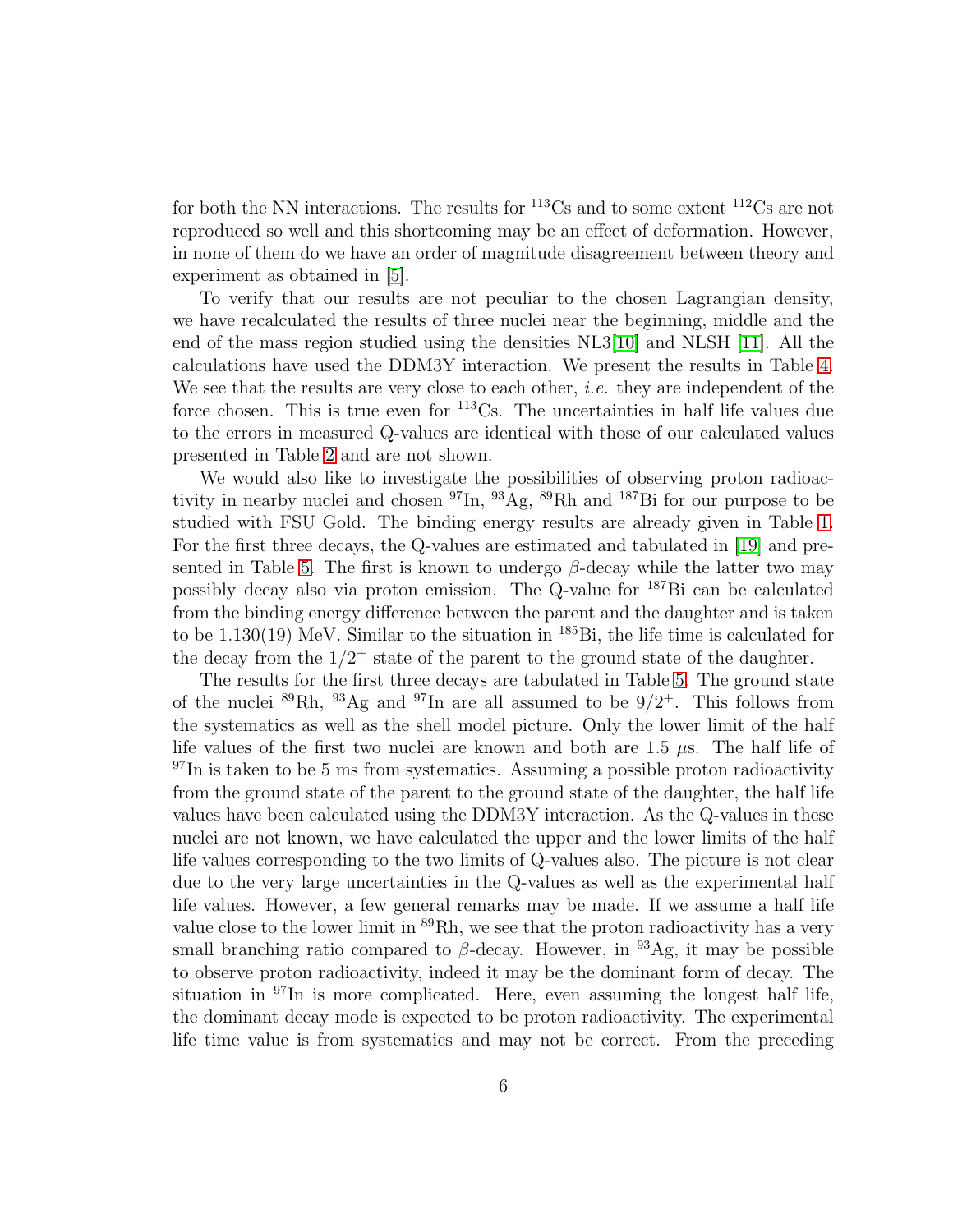discussion, it is clear that possible <sup>93</sup>Ag and <sup>97</sup>In are potential candidates for proton radioactivity at ground state.

With respect to the  $1/2^+$  excited state in <sup>187</sup>Bi, this level is seen to have a half life of 0.290 ms[\[24\]](#page-7-17) and has a branching ratio  $> 50\%$  [\[25\]](#page-7-18) for alpha decay. The calculated half life for proton radioactivity from this state, assuming a 9% admixture of  $2p - 2h$  state in the ground state of <sup>186</sup>Pb, is 10.9 seconds. Thus the branching ratio for proton radioactivity is expected to be very small compared to the alpha decay branch.

To summarize, half life values for proton emitting spherical nuclei have been calculated in the WKB approximation. The microscopic proton-nucleus potential has been obtained by folding the densities of daughter nuclei with two microscopic NN interactions, DDM3Y and JLM. The densities have been obtained in the RMF approach using mainly the force FSU Gold. Results are very similar for other common forces. The calculated results for the decays from the ground state or the low-lying excited states in almost all the nuclei agree well with experimental measurements. Reasons for large deviations in a few cases have been discussed. Results in <sup>109</sup>I and <sup>112,113</sup>Cs show that the effect of deformation is small contrary to earlier calculations. Predictions for possible proton radioactivity have been made in two nuclei, <sup>93</sup>Ag and  $^{97}$ In.

This work was carried out with financial assistance of the Board of Research in Nuclear Sciences, Department of Atomic Energy (Sanction No. 2005/37/7/BRNS). Discussions with Subinit Roy is gratefully acknowledged.

## <span id="page-6-0"></span>References

- <span id="page-6-1"></span>[1] P.J. Woods and C.N. Davis, Annu. Rev. Nucl. Part. Sci. 47 (1997) 541.
- <span id="page-6-2"></span>[2] A.A. Sonzogni, Nucl. Data Sheets 95 (2002) 1.
- <span id="page-6-3"></span>[3] B. Buck, A. C. Merchant and S. M. Perez, Phys. Rev. C 45 (1992) 1688.
- <span id="page-6-4"></span>[4] S. Aberg, P. B. Semmes and W. Nazarewicz, Phys. Rev. C 56 (1997) 1762.
- [5] E. Maglione, L.S. Ferreira and R.J. Liotta,Phys. Rev. Lett. 81 (1998) 538 ; Phys. Rev. C 59 (1999) R589.
- <span id="page-6-5"></span>[6] D. N. Basu, P. Roy Chowdhury and C. Samanta, Phys. Rev. 72 (2005)  $051601(R)$ ; P. Roy Chowdhury, C. Samanta and D. N. Basu, Arxiv Nucl-Th (2005) 0511090.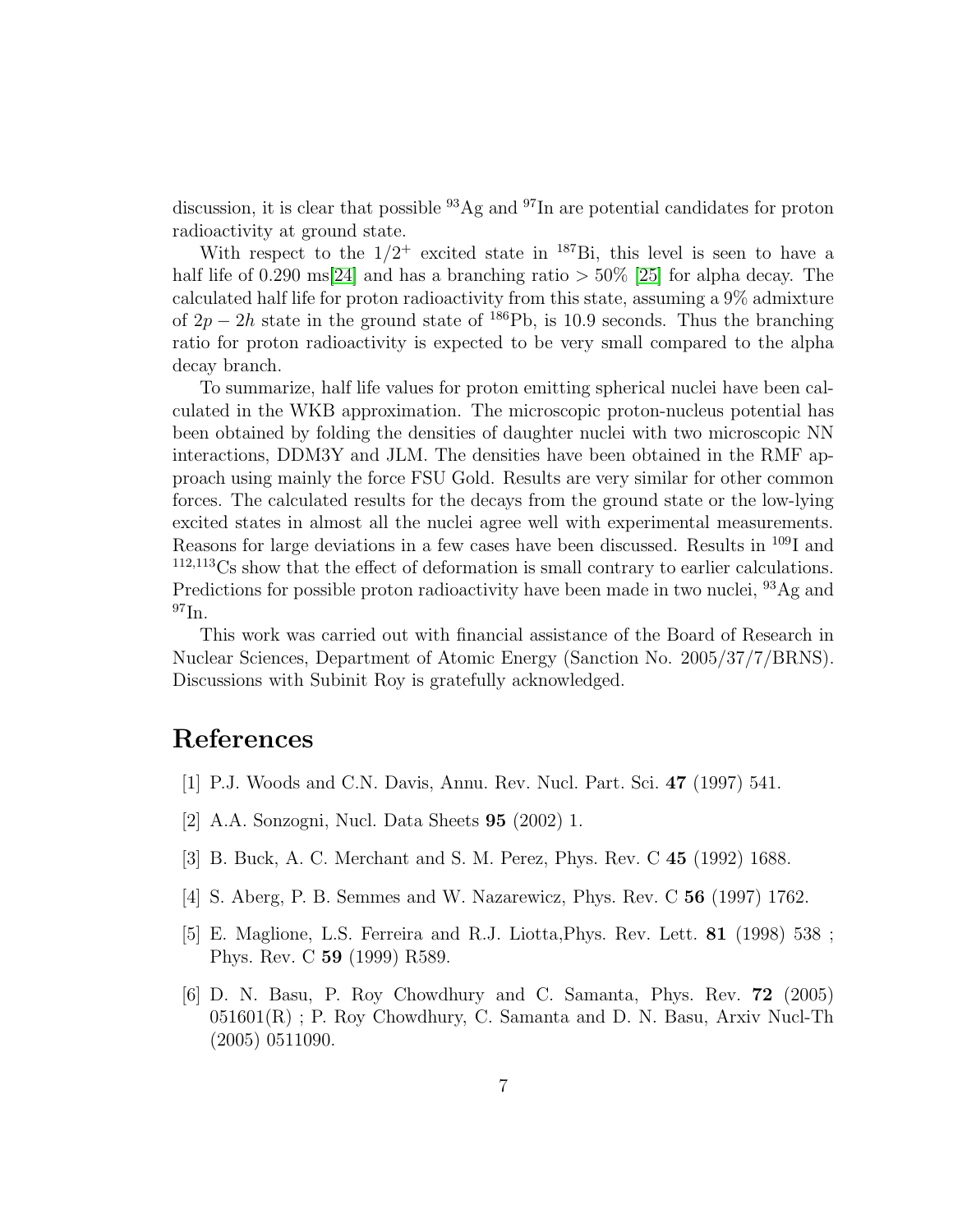- <span id="page-7-1"></span><span id="page-7-0"></span>[7] See eg. P. Ring, Prog. Part. Nucl. Phys. 37 (1996) 193.
- <span id="page-7-2"></span>[8] G. A. Lalazissis, D. Vretenar and P. Ring, Nucl. Phys. A650 (1999) 133 ; A 719 (2003) C209.
- <span id="page-7-3"></span>[9] J. Piekarewicz J and B.G. Todd-Rutel, Phys. Rev. Lett. 95 (2005) 122501.
- <span id="page-7-4"></span>[10] G.A. Lalazissis, J. König and P. Ring, Phys. Rev. C55 (1997) 540.
- <span id="page-7-5"></span>[11] M.M. Sharma, M.A. Nagarajan and P. Ring, Phys. Lett. B312 (1993) 377.
- <span id="page-7-6"></span>[12] A. M. Kobos, B. A. Brown, R. Lindsay and G. R. Satchler, Nucl. Phys. A425 (1984) 205.
- <span id="page-7-8"></span>[13] A. K. Chaudhuri, Nucl. Phys. A449 (1986) 243 ; A459 (1986) 41.
- <span id="page-7-7"></span>[14] D.N. Basu, J. Phys. G: Nucl. Part. Phys. 30 (2004) B7.
- <span id="page-7-9"></span>[15] J.P. Jeukenne, A. Lejeune and C.Mahaux, Phys. Rev. C 14 (1974) 1391.
- <span id="page-7-10"></span>[16] E. Bauge, J.P. Delaroche and M. Girod, Phys. Rev. C63 (2001) 024607.
- <span id="page-7-11"></span>[17] G. Gangopadhyay and S. Roy, J. Phys. G: Nucl. Part. Phys. 31 (2005) 1111.
- [18] D. N. Poenaru, W. Greiner, M. Ivascu, D. Mazilu and I. H. Plonski, Z. Phys. A 325 (1986) 435.
- <span id="page-7-16"></span><span id="page-7-12"></span>[19] G. Audi G, A.H. Wapstra and C. Thibault, Nucl. Phys. A729 (2003) 337.
- <span id="page-7-13"></span>[20] Z. Liu et al. , Phys. Rev. C72 (2005) 047301.
- <span id="page-7-14"></span>[21] C.N. Davids *et al.*, Phys. Rev. Lett. **76** (1996) 592.
- <span id="page-7-15"></span>[22] J. Wauters et al. , Phys. Rev. C 50, 2768 (1994).
- <span id="page-7-17"></span>[23] V.P. Bugrov and S.G. Kadmenskyi, Sov. J. Nucl. Phys. 49 (1989) 967.
- <span id="page-7-18"></span> $[24]$  J.C. Batchhelder  $et\ al.$  , Eur. Phys. J. A  ${\bf 5}$   $(1999)$   $49.$
- [25] E. Coenen, K. Deneffe, M. Huyse, P. Van Duppen and J.L. Wood, Phys. Rev. Lett. 54 (1985) 1783.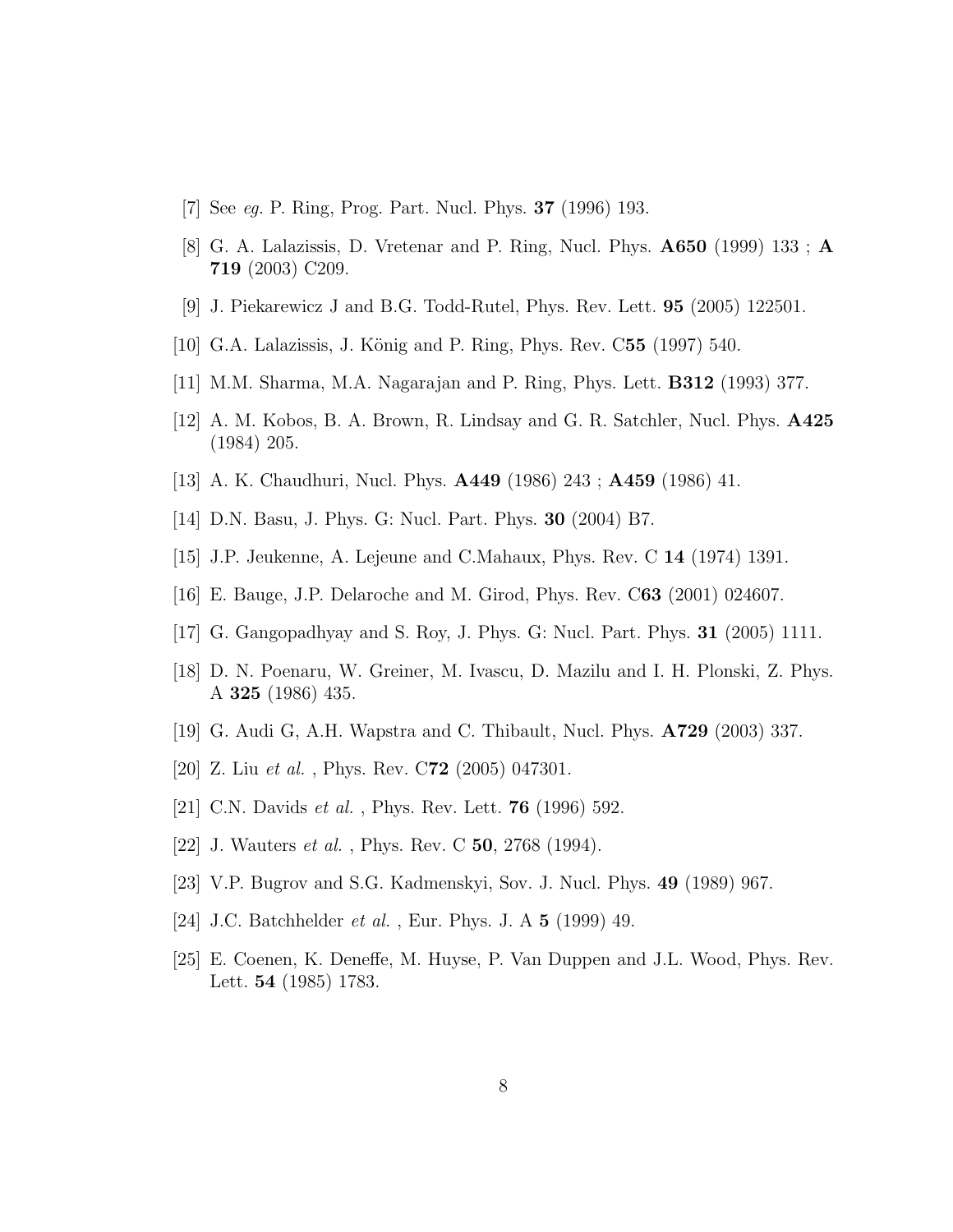<span id="page-8-0"></span>

| <b>Nucleus</b>                 | BE/A(MeV) |        | <b>Nucleus</b>         | BE/A(MeV) |        |
|--------------------------------|-----------|--------|------------------------|-----------|--------|
|                                | Exp.      | Calc.  |                        | Exp.      | Calc.  |
| $\overline{^{104}}\mathrm{Sn}$ | 8.3836    | 8.3507 | $\overline{^{108}}$ Te | 8.3032    | 8.2575 |
| 111Xe                          | $8.181*$  | 8.1386 | $112\text{Xe}$         | 8.2295    | 8.1892 |
| 144 <sub>Er</sub>              | $7.958*$  | 7.8844 | 146 <sub>Er</sub>      | $8.013*$  | 7.9440 |
| 149Yb                          | $7.929*$  | 7.8905 | 150Yb                  | $7.964*$  | 7.9376 |
| $154$ Hf                       | 7.918*    | 7.9126 | $155$ Hf               | $7.928*$  | 7.9207 |
| $156$ Hf                       | 7.9529    | 7.9365 | 159W                   | $7.866*$  | 7.8585 |
| $^{160}\rm{W}$                 | 7.8930    | 7.8780 | $163$ OS               | $7.805*$  | 7.8079 |
| $164$ Os                       | 7.8335    | 7.8313 | $165$ OS               | $8.842*$  | 7.8467 |
| $166$ Os                       | 7.8864    | 7.8696 | $^{170}Pt$             | 7.8083    | 7.8354 |
| $^{176}$ Hg                    | 7.7826    | 7.8031 | 184P <sub>b</sub>      | 7.7827    | 7.7828 |
| 88Ru                           | $8.313*$  | 8.2009 | $^{94}Pd$              | $8.283*$  | 8.1912 |
| $^{96}$ Cd                     | $8.265*$  | 8.2040 | 186P <sub>b</sub>      | 7.8053    | 7.7901 |

Table 1: Binding energy values of daughter nuclei in the decays studied in the present work. Experimental values are from [\[19\]](#page-7-16).

\*Estimated value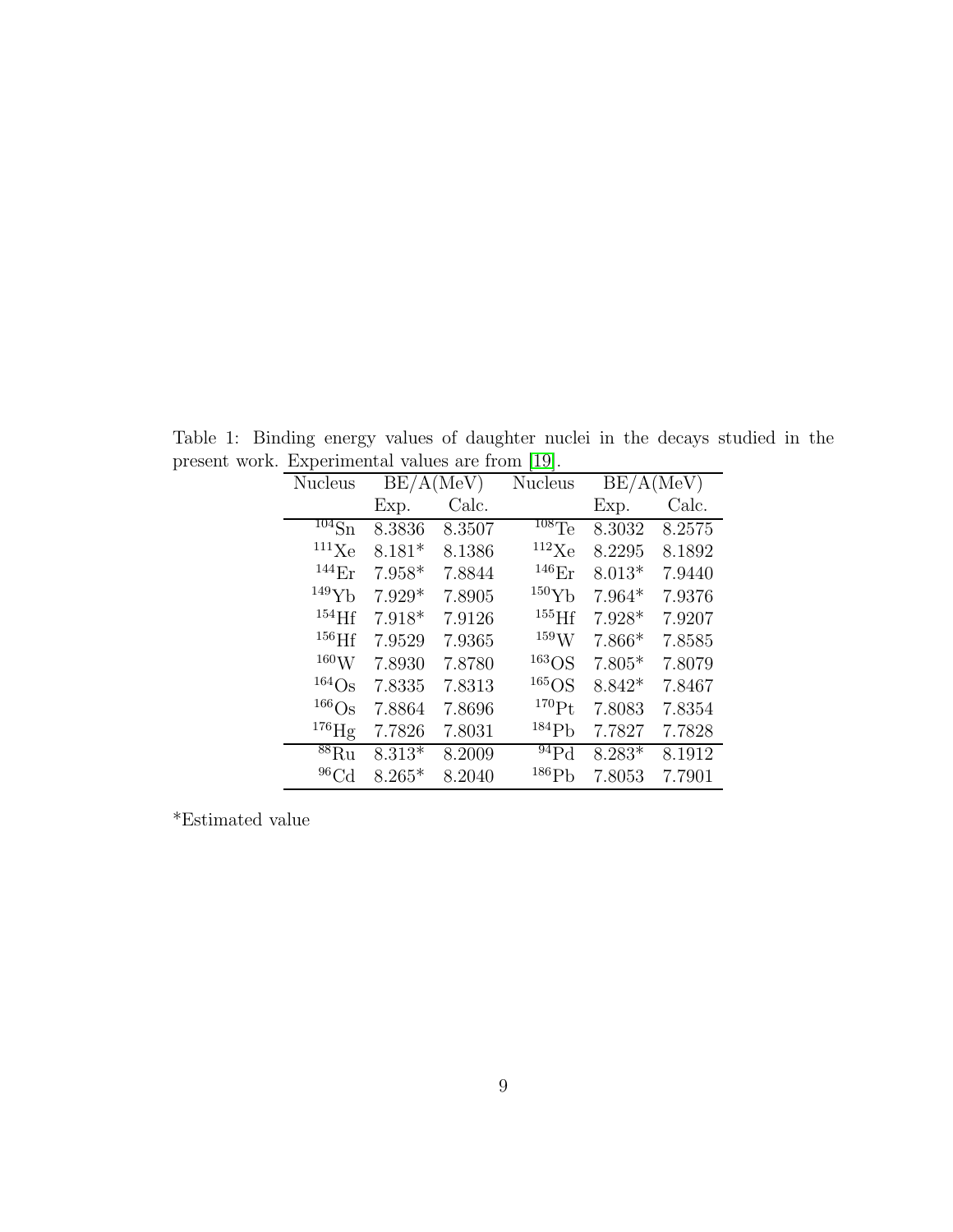<span id="page-9-0"></span>Table 2: Experimental and calculated proton decay half lives (T) for spherical proton emitters with even neutron number. The densities have been calculated using the force FSU Gold. Here DDM3Y and JLM indicate the calculated half life values obtained using the respective effective NN interactions. The last column presents the results of the calculation of [\[6\]](#page-6-5). The angular momentum of the proton involved is given by  $l$ . The experimental  $Q$ ,  $l$  and half life values are from Ref. [\[2\]](#page-6-1).

| <b>Nucleus</b>             | l              | Q(MeV)    | $log_{10}T(s)$ |          |          |              |             |                   |
|----------------------------|----------------|-----------|----------------|----------|----------|--------------|-------------|-------------------|
|                            |                |           | Exp.           |          |          | Present work |             | Ref[6]            |
|                            | $(\hbar)$      |           | Errors         |          | DDM3Y    | <b>JLM</b>   | DDM3Y       |                   |
| 105Sb                      | $\overline{2}$ | 0.491(15) | 2.049          | $-0.067$ | $+0.058$ | 2.27(46)     | 1.69(45)    | 1.97(46)          |
| $109$ $\bar{I}$            | $\overline{2}$ | 0.829(3)  | $-3.987$       | $-0.022$ | $+0.020$ | $-4.03(4)$   | $-4.01(4)$  | $-4.25$           |
| $^{113}\mathrm{Cs}$        | $\overline{2}$ | 0.978(3)  | $-4.777$       | $-0.019$ | $+0.018$ | $-5.34(4)$   | $-5.32(4)$  | $-5.53^{\dagger}$ |
| $^{145}\mathrm{Tm}$        | 5              | 1.753(10) | $-5.409$       | $-0.146$ | $+0.109$ | $-5.20(6)$   | $-5.10(6)$  | $-5.14(6)$        |
| $^{147}\mathrm{Tm}$        | 5              | 1.071(3)  | 0.591          | $-0.175$ | $+0.125$ | 0.98(4)      | 1.07(4)     | 0.98(4)           |
| $^{147}$ Tm <sup>*</sup>   | $\overline{2}$ | 1.139(5)  | $-3.444$       | $-0.051$ | $+0.046$ | $-3.26(6)$   | $-3.27(6)$  | $-3.39(5)$        |
| $^{151}\mathrm{Lu}$        | $\overline{5}$ | 1.255(3)  | $-0.896$       | $-0.012$ | $+0.011$ | $-0.65(3)$   | $-0.55(3)$  | $-0.67(3)$        |
| $^{151}\mathrm{Lu}^\ast$   | $\overline{2}$ | 1.332(10) | $-4.796$       | $-0.027$ | $+0.026$ | $-4.72(10)$  | $-4.73(10)$ | $-4.88(9)$        |
| $^{155}\mathrm{Ta}$        | 5              | 1.791(10) | $-4.921$       | $-0.125$ | $+0.125$ | $-4.67(6)$   | $-4.57(6)$  | $-4.65(6)$        |
| $^{157}\mathrm{Ta}$        | $\overline{0}$ | 0.947(7)  | $-0.523$       | $-0.198$ | $+0.135$ | $-0.21(11)$  | $-0.23(11)$ | $-0.43(11)$       |
| $^{161}\mathrm{Re}$        | $\overline{0}$ | 1.214(6)  | $-3.432$       | $-0.049$ | $+0.045$ | $-3.28(7)$   | $-3.29(7)$  | $-3.46(7)$        |
| ${}^{161}$ Re <sup>*</sup> | 5              | 1.338(7)  | $-0.488$       | $-0.065$ | $+0.056$ | $-0.57(7)$   | $-0.49(7)$  | $-0.60(7)$        |
| $^{165}Ir*$                | 5              | 1.733(7)  | $-3.469$       | $-0.100$ | $+0.082$ | $-3.52(5)$   | $-3.44(5)$  | $-3.51(5)$        |
| $167$ $\mathrm{Ir}$        | $\theta$       | 1.086(6)  | $-0.959$       | $-0.025$ | $+0.024$ | $-1.05(8)$   | $-1.07(8)$  | $-1.27(8)$        |
| $167$ $\rm{Ir*}$           | 5              | 1.261(7)  | 0.875          | $-0.127$ | $+0.098$ | 0.74(8)      | 0.81(8)     | 0.69(8)           |
| $^{171}Au$                 | $\overline{0}$ | 1.469(17) | $-4.770$       | $-0.151$ | $+0.185$ | $-4.84(15)$  | $-4.86(15)$ | $-5.02(15)$       |
| $^{171}Au*$                | $\overline{5}$ | 1.718(6)  | $-2.654$       | $-0.060$ | $+0.054$ | $-3.03(4)$   | $-2.96(4)$  | $-3.03(4)$        |
| $^{177}$ Tl                | $\theta$       | 1.180(20) | $-1.174$       | $-0.349$ | $+0.191$ | $-1.17(25)$  | $-1.20(25)$ | $-1.36(25)$       |
| $^{177}$ T *               | 5              | 1.986(10) | $-3.347$       | $-0.122$ | $+0.095$ | $-4.52(5)$   | $-4.46(5)$  | $-4.49(6)$        |
| $^{185}\mathrm{Bi}$        | $\theta$       | 1.624(16) | $-4.229$       | $-0.081$ | $+0.068$ | $-5.33(13)$  | $-5.36(13)$ | $-5.44(13)$       |

† Calculated for a Q -value of 0.977 MeV.